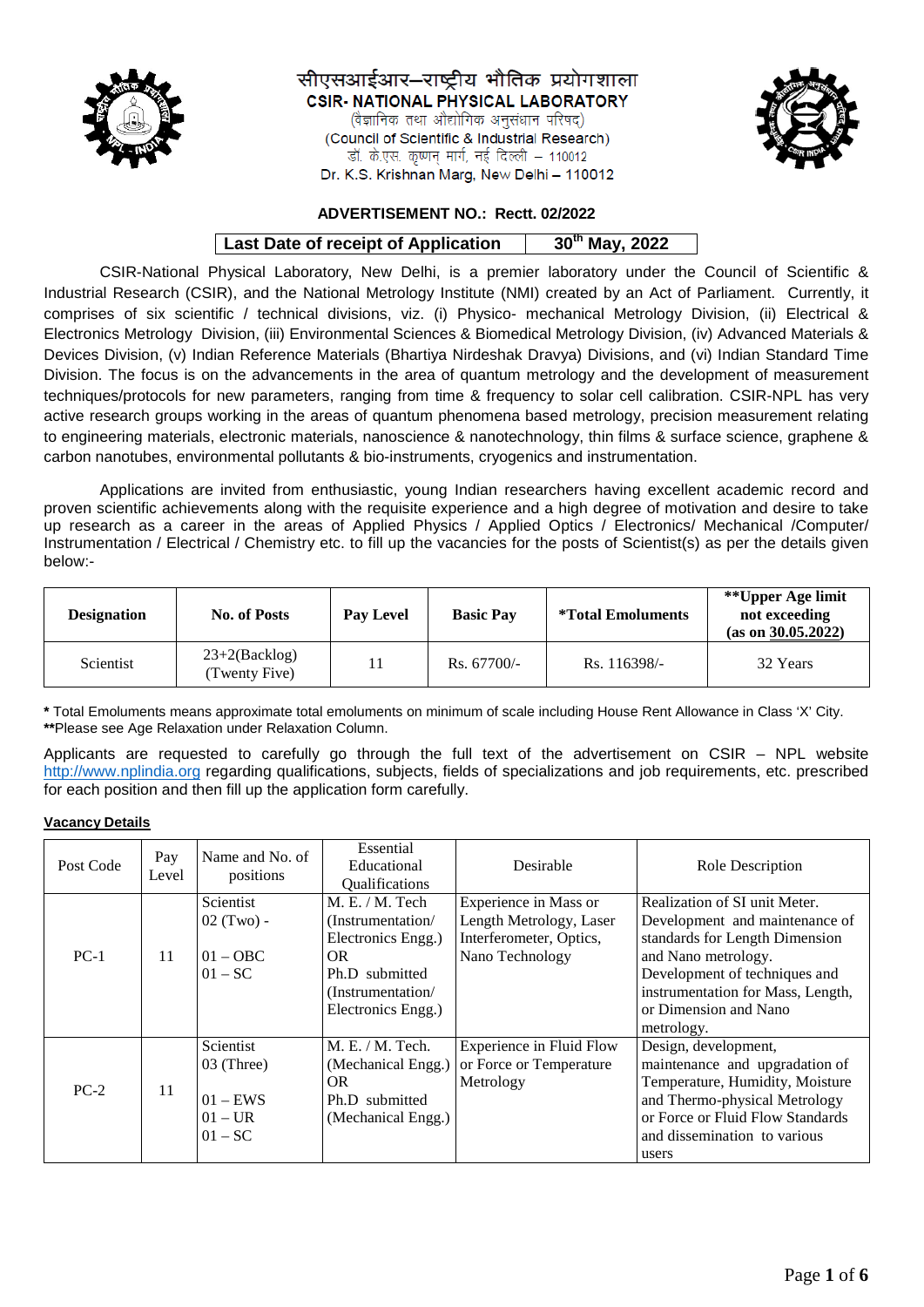| Post Code | Pay<br>Level | Name and No. of<br>positions                                    | Essential<br>Educational<br>Qualifications                                                                                                                                                       | Desirable                                                                                                                         | Role Description                                                                                                                                                                                       |
|-----------|--------------|-----------------------------------------------------------------|--------------------------------------------------------------------------------------------------------------------------------------------------------------------------------------------------|-----------------------------------------------------------------------------------------------------------------------------------|--------------------------------------------------------------------------------------------------------------------------------------------------------------------------------------------------------|
| $PC-3$    | 11           | Scientist<br>$01$ (One) -<br>$01 - UR$                          | Ph.D submitted<br>(Physics/Applied<br>Physics)                                                                                                                                                   | Experience in the field of<br>precision measurement in<br>Pressure/Vacuum<br>metrology                                            | Development of Pressure &<br>Vacuum standards. Precision<br>measurement of Pressure/Vacuum<br>and handling of various<br>instruments                                                                   |
| $PC-4$    | 11           | Scientist<br>$01$ (One) -<br>$01 - UR$                          | M. E./M. Tech.<br>(Electronics)<br><b>OR</b><br>Ph.D submitted<br>(Electronics)                                                                                                                  | Experience in development<br>of ultrasonic instruments,<br>techniques                                                             | Design, development,<br>maintenance and upgradation of<br>Ultrasonic Metrology,<br>instruments, standards and<br>dissemination to users                                                                |
| $PC-5$    | 11           | Scientist<br>$01$ (One) -<br>$01 - OBC$                         | M. E. / M. Tech<br>(Instrumentation/<br>Electronics Engg.)<br><b>OR</b><br>Ph.D submitted<br>(Instrumentation/<br>Electronics Engg.)                                                             | Experience in the field of<br>precision measurement in<br>Acoustic metrology                                                      | Development of Acoustics<br>standards and Atmospheric<br>acoustic instruments. Precision<br>measurement of Acoustics and<br>Vibrations, and handling of<br>various instruments                         |
| $PC-6$    | 11           | Scientist<br>03 (Three)<br>$01 - EWS$<br>$01 - UR$<br>$01 - SC$ | M. E. / M. Tech<br>(Electrical Engg./<br>Electronics Engg./<br>Instrumentation<br>Engg.)<br><b>OR</b><br>Ph.D submitted<br>(Electrical Engg./<br>Electronics Engg./<br>Instrumentation<br>Engg.) | Experience in precision<br>measurements in the area<br>of AC power & energy,<br>AC/DC high voltage and<br>DC metrology            | R&D in electrical metrological<br>parameters<br>Maintenance & dissemination of<br>metrological parameters for LF/HF<br>impedance & DC, AC High<br>Voltage & Current and AC Power<br>& Electrical power |
| $PC-7$    | 11           | Scientist<br>$01$ (One) -<br>$01 - UR$                          | Ph. D submitted<br>(Physics/Applied<br>Physics/Nonlinear<br>optics/Applied<br>optics)                                                                                                            | Experience in low<br>temperature optical studies,<br>superconducting thin films,<br>nanostructuring, quantum<br>optical metrology | <b>Quantum Nanophotonics</b><br>Low temperature optical<br>measurement set-up, optical<br>characterization of single photon<br>detectors, and fabrication of<br>superconducting materials              |
| $PC-8$    | 11           | Scientist<br>$01$ (One) -<br>$01 - ST$                          | Ph. D submitted<br>(Physics/Applied<br>Physics)                                                                                                                                                  | Experience in<br>measurements of<br>atmospheric parameters /<br>atmospheric process<br>modelling                                  | Measurement of Atmospheric<br>parameters/ Atmospheric<br>modelling related activities                                                                                                                  |
| $PC-9$    | 11           | Scientist<br>$01$ (One) -<br>$01 - UR$                          | Ph.D submitted<br>(Chemistry)                                                                                                                                                                    | Experience in<br>measurements of<br>atmospheric parameters                                                                        | Atmospheric Measurements/<br>Atmospheric Metrology/Gas<br>Metrology related activities                                                                                                                 |
| $PC-10$   | 11           | Scientist<br>$01$ (One) -<br>$01 - UR$                          | Ph. D submitted<br>(Physics/Applied<br>Physics)                                                                                                                                                  | Experience in carbon based<br>materials                                                                                           | R&D on different forms of Carbon<br>materials for industrial<br>applications. Operation and<br>maintenance of high temperature<br>furnace and equipment                                                |
| $PC-11$   | 11           | Scientist<br>$01$ (One) -<br>$01 - OBC$                         | Ph. D submitted<br>(Physics/<br>Electronics)                                                                                                                                                     | Experience in Photovoltaic<br>devices and systems                                                                                 | R&D on Photovoltaics, processes<br>fabrication and related metrology                                                                                                                                   |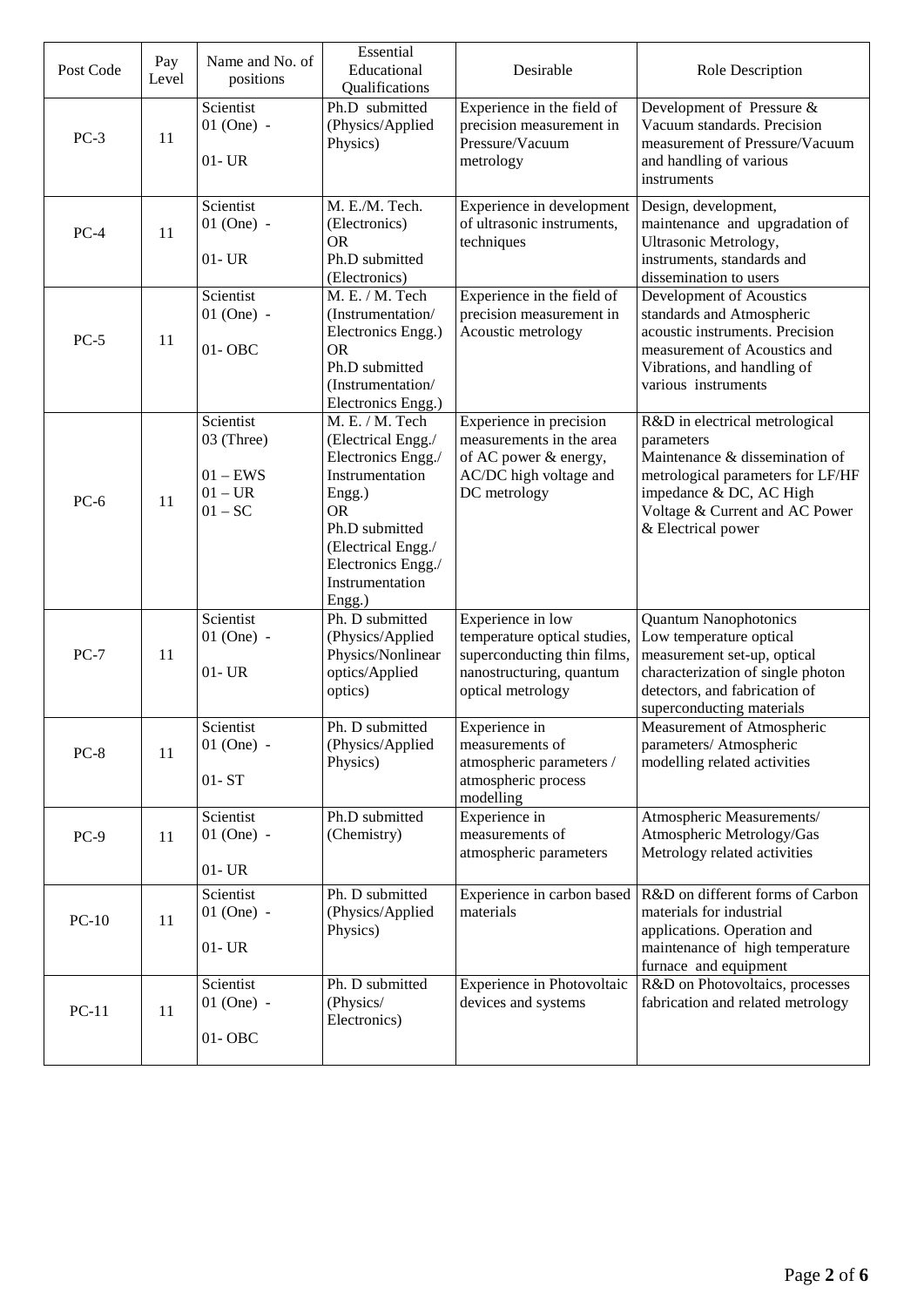| Post Code | Pay<br>Level | Name and No. of<br>positions                    | Essential<br>Educational<br>Qualifications                                                                                                                                                                               | Desirable                                                                                                                                                                                                                                                                                                                                      | Role Description                                                                                                                                                                                                                 |
|-----------|--------------|-------------------------------------------------|--------------------------------------------------------------------------------------------------------------------------------------------------------------------------------------------------------------------------|------------------------------------------------------------------------------------------------------------------------------------------------------------------------------------------------------------------------------------------------------------------------------------------------------------------------------------------------|----------------------------------------------------------------------------------------------------------------------------------------------------------------------------------------------------------------------------------|
| $PC-12$   | 11           | Scientist<br>02(Two)<br>$01 - OBC$<br>$01 - SC$ | Ph.D submitted<br>(Chemistry)                                                                                                                                                                                            | (i) Experience and<br>expertise in the area of<br>testing of ores,<br>minerals, metals,<br>alloys, food, water, oil,<br>pesticides etc for<br>preparation of certified<br>reference materials<br>(ii) Expertise in handling<br>of AAS/ICP/IC/HPLC/<br>UV-VIS etc analytical<br>techniques as well as<br>classical gravimetry<br>and titremetry | Characterization of<br>inorganic/organic material by<br>various analytical techniques, data<br>interpretation etc. for<br>development/production of<br><b>Bhartiya Nirdeshak Dravyas</b><br>(BND: Indian Reference<br>Materials) |
| $PC-13$   | 11           | Scientist<br>$01$ (One) -<br>$01 - ST$          | Ph.D submitted<br>(Physics/Applied<br>Physics)                                                                                                                                                                           | Experience in ion trapping<br>and laser cooling<br>/instrumentation/basic<br>electronics and<br>measurements with basic<br>optics handling techniques                                                                                                                                                                                          | To participate in R&D for<br>developing optical frequency<br>standards.                                                                                                                                                          |
| $PC-14$   | 11           | Scientist<br>$01$ (One) -<br>$01 - UR$          | M.E./ M.Tech.<br>(Instrumentation/<br>Electrical/<br>Electronics &<br>Communication<br>Engineering)<br><b>OR</b><br>Ph.D submitted<br>(Instrumentation/<br>Electrical/<br>Electronics &<br>Communication<br>Engineering) | Experience in cold atoms<br>/instrumentation/basic<br>electronics, microwave<br>design and measurements<br>with basic optics handling<br>techniques                                                                                                                                                                                            | To participate in R&D of atomic<br>frequency standards involving<br>instrumentation, optics and<br>precision measurements                                                                                                        |
| $PC-15$   | 11           | Scientist<br>$01$ (One) -<br>01-OBC             | M.E. / M.Tech.<br>(Electrical &<br>Electronics<br>Engineering.)<br><b>OR</b><br>Ph.D submitted<br>(Electrical &<br>Electronics<br>Engineering.)                                                                          | <b>Experience in LF Voltage</b><br>& Current/Phasor<br>Measurement Unit and<br>Microwave measurement                                                                                                                                                                                                                                           | To participate in the metrological<br>activities of LF Voltage & Current,<br>Phasor Measurement Unit and<br>Microwave measurements to bring<br>value addition to the calibration<br>services.                                    |
| $PC-16$   | 11           | Scientist<br>$01$ (One) -<br>01-OBC             | M.E./ M.Tech.<br>(Instrumentation/<br>Electrical &<br>Electronics<br>Engineering)<br><b>OR</b><br>Ph.D submitted<br>(Instrumentation/<br>Electrical &<br>Electronics<br>Engineering)                                     | Experience in magnetic<br>Parameters instrument<br>development/<br>instrumentation $\&$<br>Electronics                                                                                                                                                                                                                                         | To participate in magnetic<br>metrological activities and its<br>related parameters to bring value<br>addition to the calibration service                                                                                        |
| $PC-17$   | 11           | Scientist<br>$01$ (One) -<br>$01$ - UR (PwBD) # | Ph.D submitted<br>(Physics/Applied<br>Physics)                                                                                                                                                                           | <b>Experience in Document</b><br>handling and management<br>of testing/calibration/<br>accreditation                                                                                                                                                                                                                                           | To contribute to the Centre for<br>Calibration and Testing for<br>dealing with management of<br>equipment received for calibration<br>and testing                                                                                |

**# Reserved for Persons with Benchmark Disabilities (locomotor disability including cerebral palsy, leprosy cured, dwarfism, acid attack victims and muscular dystrophy)**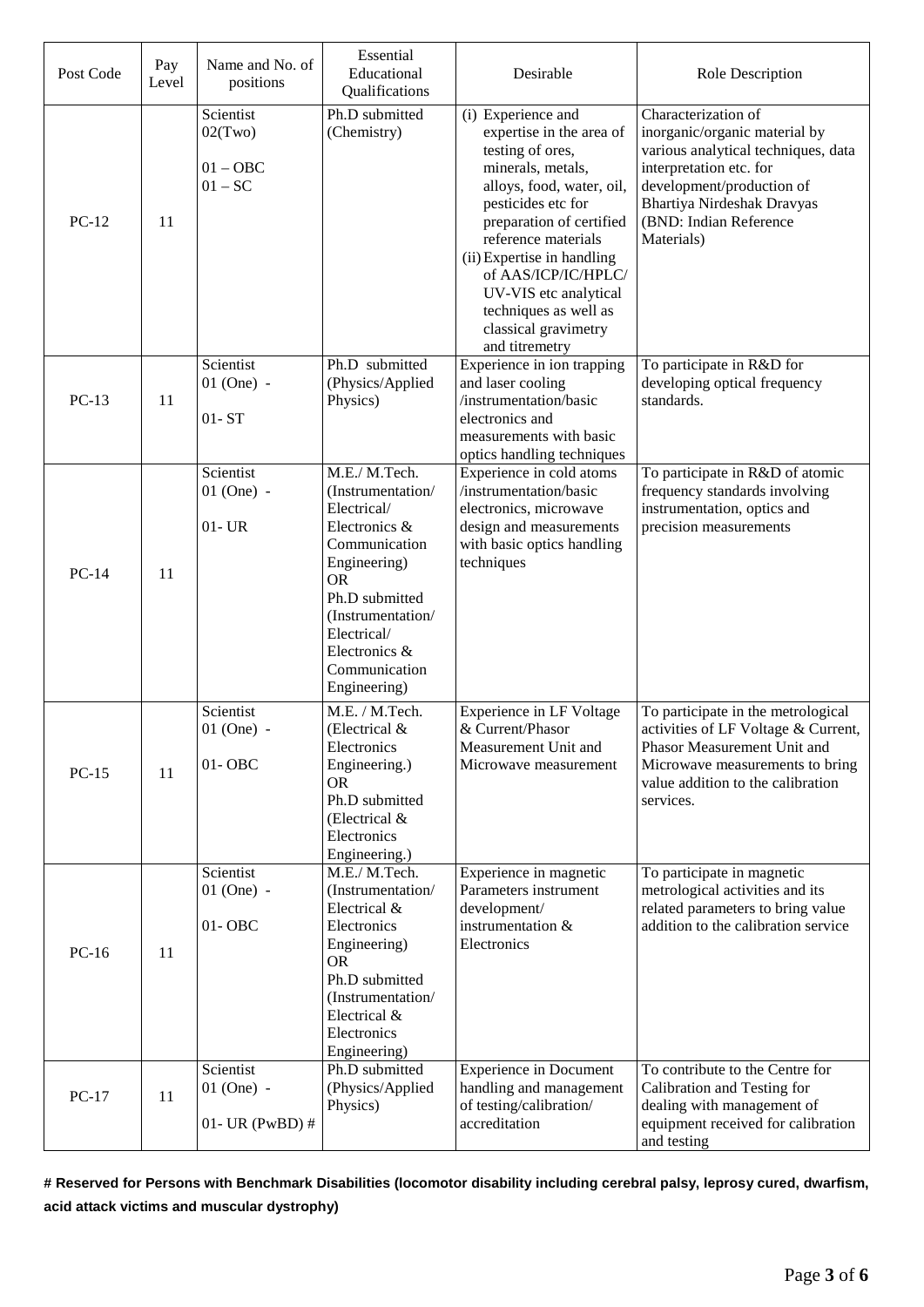#### **Backlog Vacancies Details**

| Post Code | Pay<br>Level | Name and No. of<br>positions            | Essential<br>Educational<br>Qualifications                                                                                                                                                                                 | Desirable                                                                                                                                                                                                                                  | Role Description                                                                                                                                                                                                                                    |
|-----------|--------------|-----------------------------------------|----------------------------------------------------------------------------------------------------------------------------------------------------------------------------------------------------------------------------|--------------------------------------------------------------------------------------------------------------------------------------------------------------------------------------------------------------------------------------------|-----------------------------------------------------------------------------------------------------------------------------------------------------------------------------------------------------------------------------------------------------|
| $PC-18$   | 11           | Scientist<br>$01$ (One) -<br>$01 - OBC$ | M.E. / M. Tech<br>(Mechanical Engg./<br>Instrumentation &<br>Control/ Applied<br>Physics)<br><b>OR</b><br>Ph.D submitted<br>(Mechanical Engg./<br>Instrumentation $\&$<br>Control/ Applied<br>Physics)                     | Experience of<br>Measurements in the<br>field of Temperature,<br>pressure and vacuum,<br>fluid flow, force and<br>hardness metrology etc                                                                                                   | R&D, maintenance &<br>dissemination of metrological<br>parameters and precision<br>measurements                                                                                                                                                     |
| $PC-19$   | 11           | Scientist<br>$01$ (One) -<br>$01 - OBC$ | M. E. / M. Tech<br>(Computer Engg./<br>Computer Science/<br>IT/Computer<br>Application or<br>equivalent)<br>OR.<br>Ph.D submitted<br>(Computer Engg./<br>Computer Science/<br>IT/Computer<br>Application or<br>equivalent) | Experience in handling<br>IT Network devices,<br>Security devices &<br>Protocols.<br>Implementation of<br>standards for IT Security<br>& Services (ISO 27001,<br>ISO 20000/ITIL). Data<br>Center (Tier-3 or better)<br>setup and operation | IT Security hardening and its<br>ISO 27001 compliance, IT<br>Service Management for end<br>user support and its ISO 20000/<br>ITIL compliance, Linux Server<br>Administration, Network<br>troubleshooting and network<br>architecture optimization. |

**UR: Unreserved; SC: Scheduled Caste; ST: Scheduled Tribe; OBC: Other Backward Class; PwBD: Persons with Benchmark Disabilities, EWS: Economically Weaker Section**

**Apart from qualifications indicated above, any other recognized qualification which is equivalent to the prescribed qualification shall be treated at par with that qualification.** 

#### **General information and conditions:-**

#### **1. Benefits under Council service:**

- a. These posts carry usual allowances i.e., Dearness Allowance (DA), House Rent Allowance (HRA), Transport Allowance (TA) etc. as admissible to the central government employees and as made applicable to CSIR. Council employees are also eligible for accommodation of their entitled type as per CSIR allotment rules depending on availability in which case HRA will not be admissible.
- b. In addition to the emoluments indicated against each category of posts, benefits such as applicability of National Pension System 2004, reimbursements of Medical Expenses and Leave Travel Concession etc. are available as per CSIR Rules.
- c. CSIR provides opportunities for career advancement under Assessment Promotion scheme for Scientists.

### **2. Other conditions:**

- a. The applicant must be a citizen of India.
- b. All applicants must fulfil the essential requirements of the post and other conditions stipulated in the advertisement as on the last date of receipt of the applications. They are advised to satisfy themselves before applying that they possess the essential qualifications laid down for various posts as on the last date of receipt of the applications. No enquiry asking for advice about eligibility will be entertained.

The prescribed essential qualifications are the minimum and the mere possession of the same does not entitle candidates to be called for interview. The duly constituted Screening Committee will adopt its own criteria for short-listing the candidates. The candidate should therefore, mention in the application all the qualifications and experiences in the relevant area over and above the minimum prescribed qualification, supported with documents. Completion of degree will be reckoned from the date of issue of provisional certificate/notification.

c. The application should be accompanied by self-attested copies of the relevant educational qualification, experience. The prescribed qualifications should have been obtained through recognized Universities / Institutions. etc. Incomplete applications received or not accompanied with the required certificates / documents are liable to be rejected.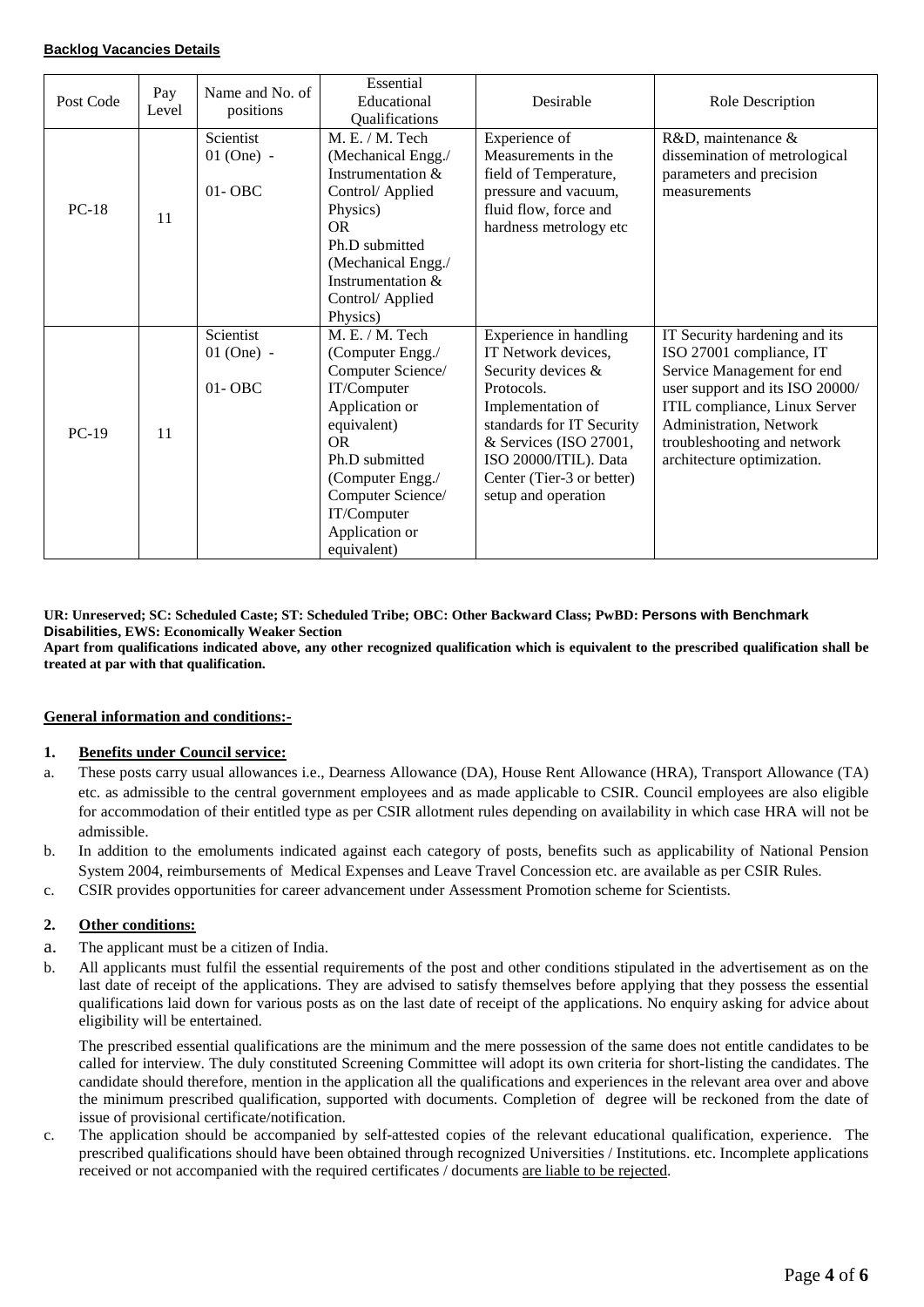- d. In respect of equivalent clause in Essential Qualifications, if a candidate is claiming a particular qualification as equivalent qualification as per the requirement of advertisement, then the candidate is required to produce order/letter in this regard, indicating the Authority (with number and date) under which it has been so treated otherwise the application is liable to be rejected.
- e. The period of experience rendered by a candidate on part time basis, daily wages, visiting/ guest faculty etc. will not be counted while calculating the valid experience for short listing the candidates for interview.
- f. If any document/ certificate furnished is in a language other than Hindi or English, a self-attested transcript of the same is to be submitted.
- g. The date for determining the upper age limit, qualifications and /or experience shall be the closing date prescribed for receipt of applications.
- h. The period of experience in a discipline / area of work, wherever prescribed, shall be counted after the date of acquiring the minimum prescribed educational qualifications.
- i. **Persons with Benchmark Disabilities** (PwBD) fulfilling the eligibility conditions prescribed under GOI instructions are encouraged to apply.
- j. In case a candidate is staying abroad, his/her candidature may be considered *in absentia* by the Selection Committee on his/her written request.
- k. Only outstation candidates called and found eligible for interview will be paid to and fro single second-class rail fare from the actual place of undertaking the journey or from the normal place of their residence whichever is nearer to New Delhi/Delhi Railway Station on production of Rail Tickets/Rail Ticket Numbers or any other proof of journey.
- l. Any discrepancy found between the information given in application and as evident in original documents will make the candidate ineligible for appearing in interview. Such candidate will not be paid any fare.
- m. The decision of the CSIR-National Physical Laboratory/CSIR in all matters relating to eligibility, acceptance or rejection of applications, mode of selection, conduct of examination/interview will be final and binding on the candidates.
- n. Canvassing in any form and / or bringing any influence political or otherwise will be treated as a disqualification for the post.
- o. NO INTERIM ENQUIRY OR CORRESPONDENCE WILL BE ENTERTAINED.

### **3. Relaxations:**

- a. The upper age limit is relaxable upto 05 years for SC/ST and 03 years for OBC as per Government orders in force only in those cases where the post is reserved for respective categories.
- b. Upper age limit is also relaxable upto five years for the regular employees working in CSIR laboratories / institutes, Government Departments, autonomous bodies and public sector undertakings.
- c. As per GOI provisions, age relaxation for Widows, Divorced women and women Judicially separated from Spouse, the upper age limit is relaxable up to the age of 35 years (upto 40 years for members of Scheduled Castes/Scheduled Tribes and upto 38 years for members belonging to the Other Backward Classes in respect of the posts reserved for them) for Widows, divorced Women and Women Judicially separated from their Husbands who are not remarried. The persons claiming age relaxation under this sub-para would be required to produce following documentary evidence:
	- i) In case of Widow, Death Certificate of her husband together with the Affidavit that she has not remarried since.
	- ii) In case of divorced women and women judicially separated from their husbands, a certified copy of the judgment/decree of the appropriate Court to prove the fact of divorce or the judicial separation, as the case may be, with an Affidavit in respect of divorced women and they have not remarried since.
- d. Age relaxation to Persons with Benchmark Disabilities (PwBD) is permissible as per GOI orders issued from time to time. The persons claiming age relaxation under this sub-para would be required to produce a certificate in prescribed proforma in support of their claims clearly indicating that the degree of physical disability is 40% or more. In any case, the appointment of these candidates will be subject to their being found medically fit in accordance with the standards of medical fitness as prescribed by the Government for each individual post to be filled by Direct Recruitment by Selection.
- e. Any other Age relaxation shall be applicable as per extant GoI/ CSIR Recruitment Rules.
- f. Relaxation in age, over and above the stipulated limit, educational qualification and / or experience may be considered in case of exceptionally meritorious candidates or if sufficient number of candidates possessing the requisite qualification and/ or experience are not available to fill up the posts.
- g. SC/ST/OBC/PwBD/EWS Candidates are required to produce original certificate in the prescribed format signed by the specified authority at the time of interview. The OBC candidate should produce the certificate valid for appointment to post under the Central Government as per latest instructions issued by the DoPT (GOI).

## 4. **How to apply:**

a. Separate applications along with appropriate fees are to be made for different posts if a candidate is desirous of applying for more than one post.